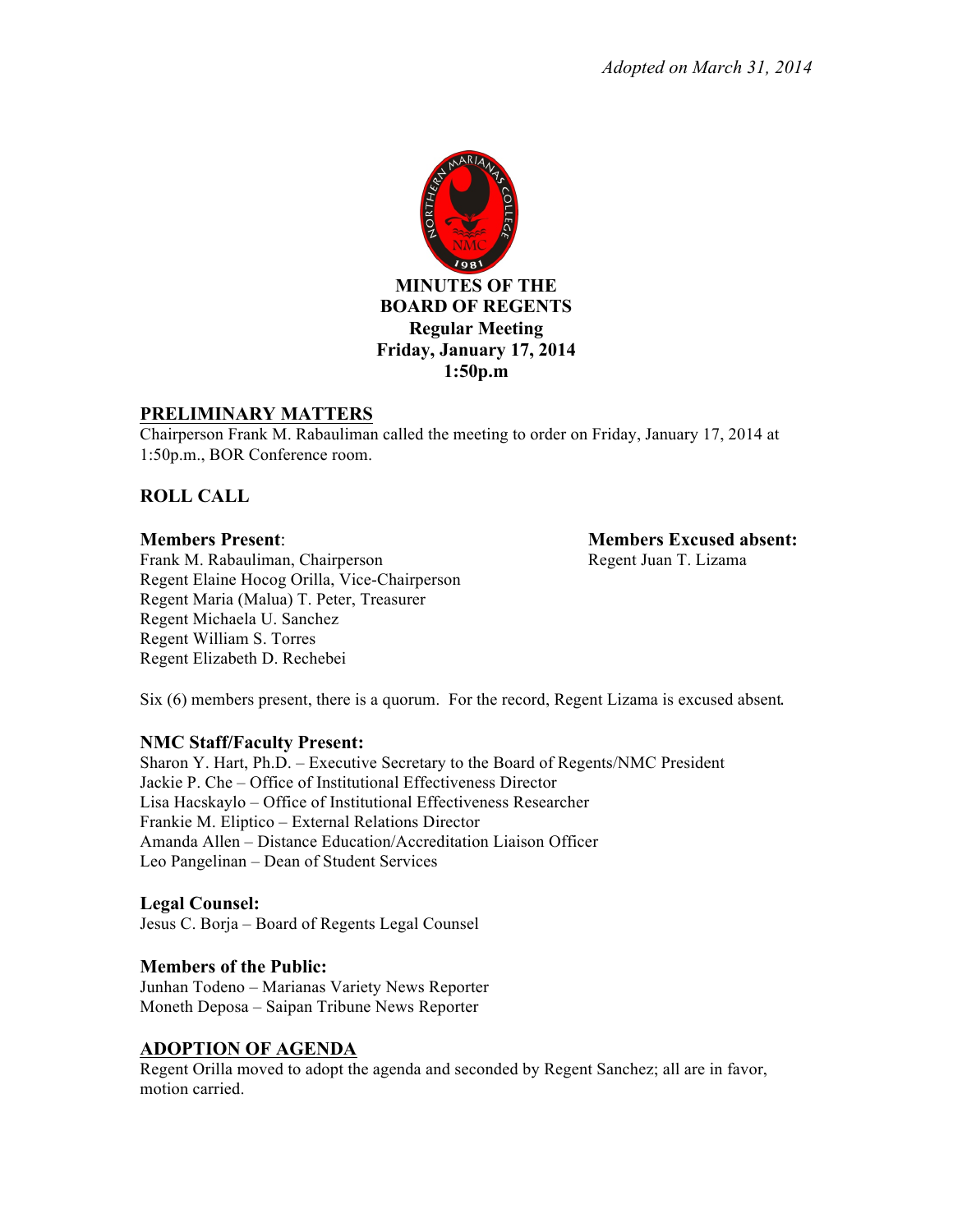# **MEETING MINUTES FOR ADOPTION**

Regent Peter moved to table the adoption of the meeting minutes and seconded by Regent Torres. Regent Torres made a subsidiary motion to adopt the December 06, 2013 Continued December 16 & 17, 2013 meeting minutes on first reading and seconded by Regent Orilla; all are in favor, motion carried.

October 14, 2013 Continued October 15, 2013 Regular Meeting – Tabled. December 06, 2013 Continued December 16 & 17, 2013 Regular Meeting – Adopted on First Reading only.

# **PUBLIC COMMENTS**

There is no public comment.

## **REPORTS AND ACTION FROM STANDING COMMITTEES**

**Program Committee**: Regent Elizabeth D. Rechebei, Program Committee Chairperson provided an update. She informed the board that the committee met on January 17, 2014. The committee covered the College Completion agenda and noted the committee's discussion on Student Achievement and success. Regent Rechebei concluded her report.

**Fiscal Committee**: Regent William S. Torres, Fiscal Committee Chairperson provided an update. He informed the board that the committee met on January 16, 2014. The committee met on the proposed Board Policy No 4001 – Residency Classification and will be making its recommendation. Secondly, the committee met on board travel and had lengthy discussions. Lastly, the committee also discussed Public Law No. 17-47 that requires that the Northern Marianas College to provide a financial report to the Governor and the Commonwealth Legislature. This report is due 120 days after the end of the fiscal year. The report is in draft form and is still being fine-tuned. He also added that preliminary discussions have already begun on the 2015 NMC Budget. Other discussions included resource allocation, quarterly monitoring, and expectations. Regent Torres concluded his report.

## **Personnel Committee**: No report.

## **OLD BUSINESS**

## **Board Policy No. 4001 – Residency Classification:**

Regent Peter moved to adopt proposed Board Policy No. 4001 – Residency Classification on second reading but not for final pending a fiscal impact report. Regent Torres seconded the motion. All six (6) members voted yes, the motion. This policy is still with the committee.

## **NEW BUSINESS**

## **College Completion Agenda:**

Barbara Merfalen, Dean of Academic Programs and Services presented on the Game Changers document. She noted the graduation rates comparing NMC to National Data. There was a discussion on certain factors and variables that could be affecting the completion rates at NMC. Completion agenda is a national crisis but the college is committed to student success at NMC. The college is moving forward to be able to execute the game changer process. The next item on the completion agenda deals with performance funding. Jackie P. Che, OIE Director articulated the importance of funding to be able to continue these programs. After much discussion, Chairperson Rabauliman echoed the sentiments of the board to be kept informed and this item will remain with the committee until such time the college is ready for the board to take action.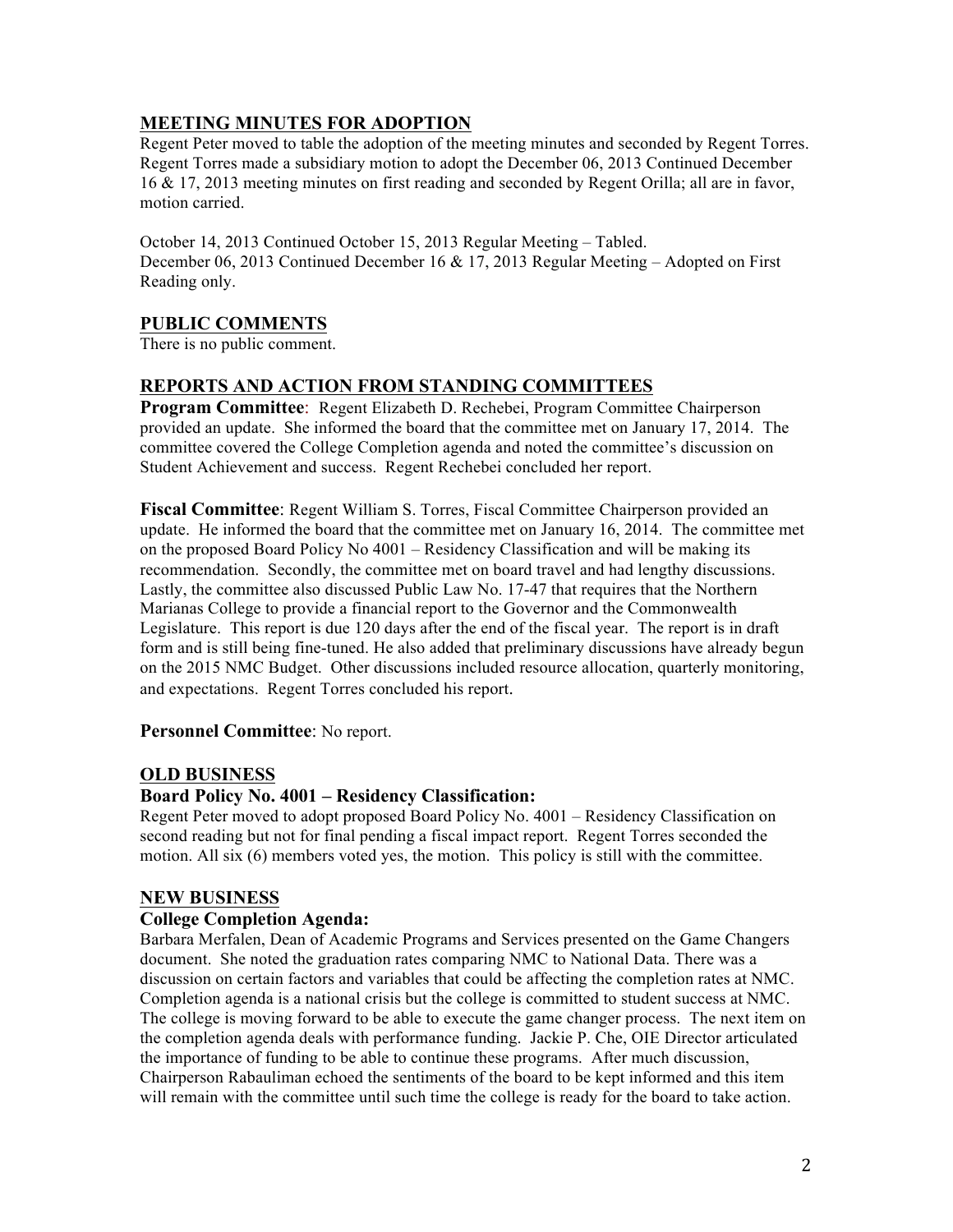## **CW Fees Report:**

Dave Attao, Administration and Resource Development Dean provided the board with a brief overview (handout provided). The report outlined the activities, actions and future activities of the Northern Marianas College with respect to the use of its share of CW funds. Dave Attao concluded his report. Chairperson Rabauliman assigned this item to the Fiscal Committee.

## **NMC EXECUTIVE REPORTS**

#### **President's Report:**

Sharon Y. Hart, Ph.D., NMC President provided a report (handout provided). She highlighted the following recent external meetings and activities:

- 1. Registration Comparison Report for Spring 2014.
- 2. Notification of ACCJC Commission decision on NMC's Show Cause status in approximately one month.
- 3. Ongoing renovations of Building V for SOE faculty offices, administrative space and classrooms.

## **Chief Financial Officer Report:**

Tracy M. Guerrero, CFO provided an overview of the current financial status of the college and distributed a copy of the FY2013 Consolidated Statement of Revenues and Expenditures and the  $2014$  1<sup>st</sup> Quarter Report as well. A breakdown of expenses by function and by source was also provided. Overall, the report is in the positive. A brief discussion about the upcoming 2014 Budget Submission report that is due to the Executive Branch and Commonwealth Legislature. Tracy concluded her report.

## **LEGISLATIVE UPDATES**

Frankie M. Eliptico, External Relations Director provided an update (handout provided). He provided a tracking sheet of all of the legislations that affects the college. Frankie also shared the notice of the public hearing pertaining to House Legislative Initiative No. 18-007. He informed the board about other legislations such as a resolution for Dr. David Longanecker that was passed by both houses and was presented to him; House Bill No. 18-163, to increase the CNMI minimum wage to match the federal minimum wage. This bill is new and the college is still reviewing the applicability of the law. He concluded his report by sharing a copy of a letter by Rep. Ray Tebuteb with respect to providing CIP funds to the Northern Marianas College and reminded them about the upcoming public hearing for H.L. 18-007. There was a suggestion to meet with the House Standing Committee on Education. Dr. Hart also added that recently the students through the President of ANMC has expressed a desire and interest to lead in preparing and pushing legislation that would amend the constitution to give NMC a minimum of 6% of the CNMI budget. Dr. Hart offered some comments and urged the board to consider meeting with the students.

## **EXECUTIVE SESSION**

Regent Peter moved to go into executive session for purposes of discussing legal updates, personnel and other matters. Regent Torres seconded the motion; all six (6) members voted yes, the motion passed. Regent Rechebei asked to be excused from discussion dealing with personnel matters.

The Board rose out of executive session at 4:50p.m, no actions were taken. Chairperson Rabauliman assigned the following items to the BOR Committees: